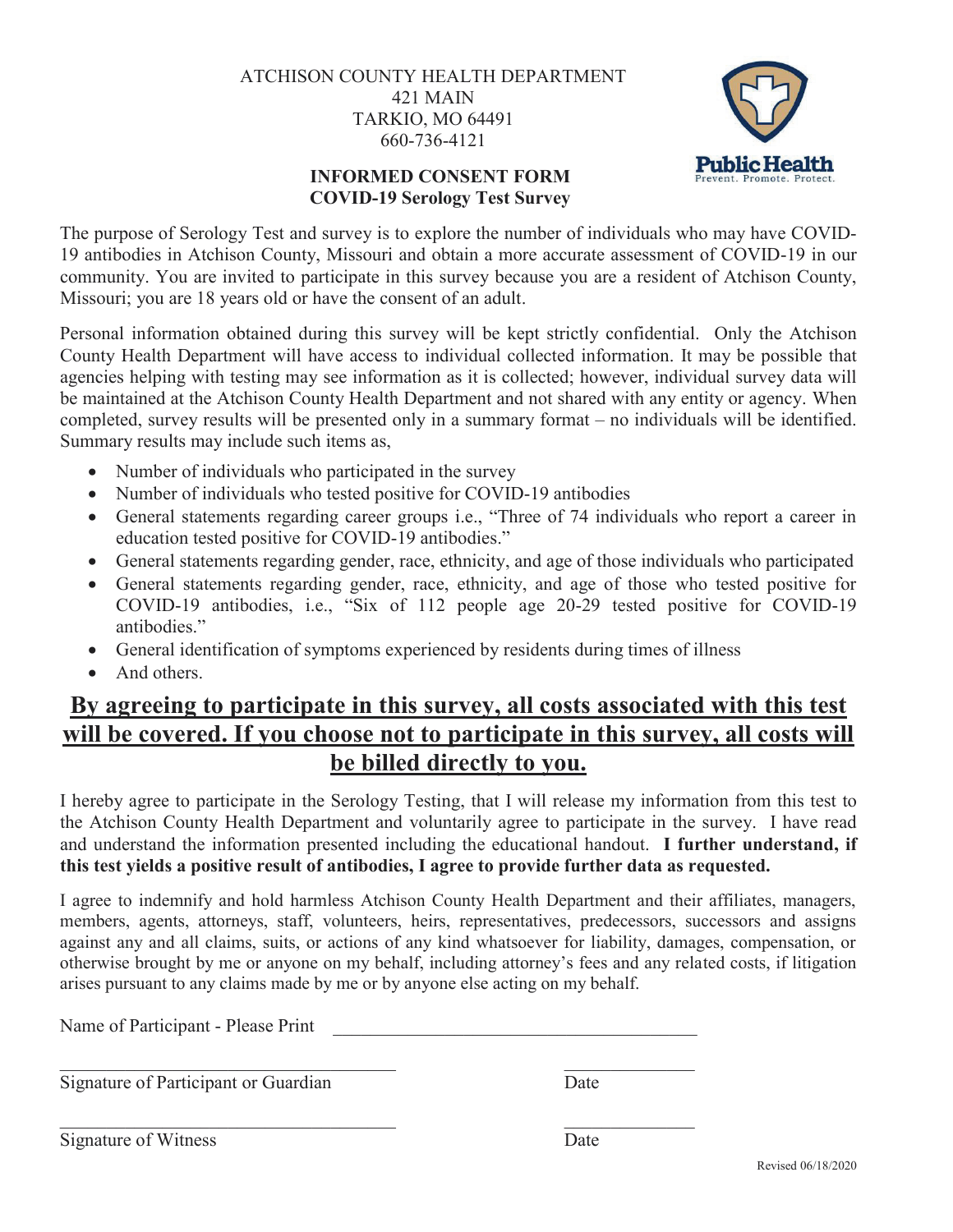

## **Consent for Treatment**

I, the undersigned, consent to the drawing of blood for purposes of the COVID-19 Serology Test Survey being conducted by the Atchison County Health Department.

I agree to indemnify and hold harmless Community Hospital Association and its affiliates, managers, members, agents, attorneys, staff, volunteers, heirs, representatives, predecessors, successors and assigns against any and all claims, suits, actions or judgments of any kind whatsoever for liability, damages, compensation, or otherwise brought by me or anyone on my behalf, including attorney's fees and related costs, if any dispute arises pursuant to any claims made by me or by anyone else on my behalf.

I acknowledge and agree that Community Hospital Association may use and disclose my personal information to treat me, run its organization, and bill for my services, as outlined in its HIPAA, Notice of Privacy Practices. I further acknowledge and agree that Community Hospital Association may release my information and test results to the Atchison County Health Department for purposes of the COVID-19 Serology Test Survey being conducted by the Atchison County Health Department.

| THE UNDERSIGNED CERTIFIES THAT HE/SHE HAS READ THE ABOVE, IS OVER 18 YEARS OF AGE OR HAS  |
|-------------------------------------------------------------------------------------------|
| LEGAL AUTHORITY TO EXECUTE A CONTRACT, AND IS THE PATIENT, OR IS DULY AUTHORIZED BY OR ON |
| BEHALF OF THE PATIENT TO EXECUTE THE ABOVE AND ACCEPT ITS TERMS.                          |
| Date of Signing____________________Time ______________                                    |
|                                                                                           |
|                                                                                           |
|                                                                                           |
| Witness                                                                                   |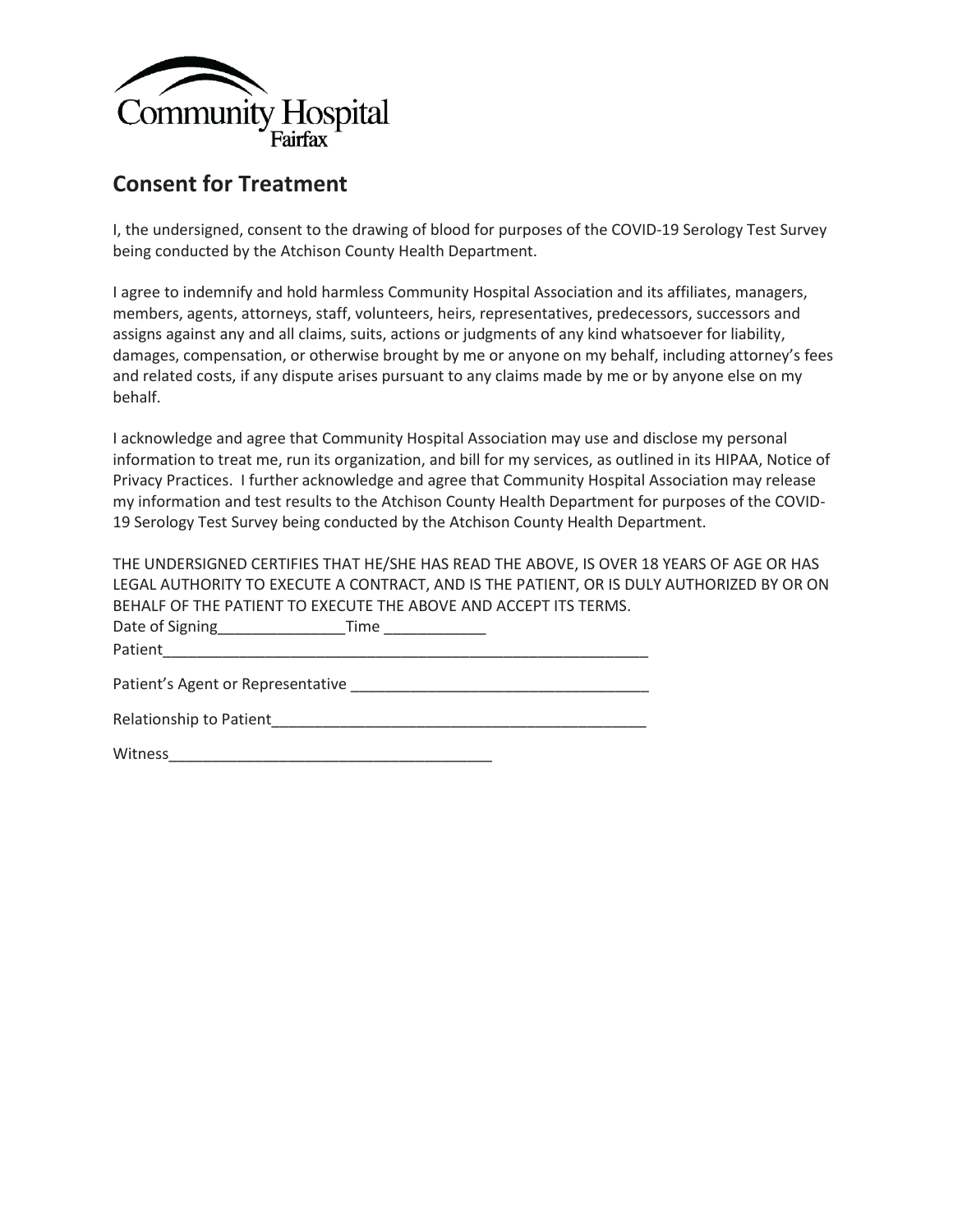

| <b>FIRST NAME</b>                                                                 |                                                                                                                           | MIDDLE NAME OR INITIAL     |                                                                                              |                         | <b>LAST NAME</b>                                |  |  |
|-----------------------------------------------------------------------------------|---------------------------------------------------------------------------------------------------------------------------|----------------------------|----------------------------------------------------------------------------------------------|-------------------------|-------------------------------------------------|--|--|
| <b>ADDRESS</b>                                                                    |                                                                                                                           | <b>CITY</b>                | <b>STATE</b>                                                                                 |                         | <b>ZIP CODE</b>                                 |  |  |
| <b>COUNTY</b>                                                                     |                                                                                                                           | <b>PHONE#</b>              |                                                                                              |                         | <b>DATE OF BIRTH</b>                            |  |  |
| <b>SEX</b><br>$( )$ Male                                                          |                                                                                                                           | () Female                  |                                                                                              | () Prefer not to answer |                                                 |  |  |
| <b>ETHNICITY</b>                                                                  | () Hispanic/Latino () Non-Hispanic/Latino () Prefer not to answer                                                         |                            |                                                                                              |                         |                                                 |  |  |
|                                                                                   | RACE () American Indian/Alaskan Native () Black () Asian<br>() Native Hawaiian/Other Pacific Islander () Unknown () Other |                            |                                                                                              | () White                |                                                 |  |  |
| <b>Employment Category</b><br>() Healthcare<br>() First Responder<br>() Education | () Government<br>() Retail<br>() Construction                                                                             |                            | () Self employed<br>() None                                                                  |                         |                                                 |  |  |
| Health care worker Information:<br>() Physician () Respiratory Therapist          | () Nurse () Environmental services                                                                                        |                            | Job Setting:<br>() Hospital () Rehabilitation Facility<br>() Other: ________________________ |                         | () Long term care () Nursing home/assist living |  |  |
|                                                                                   | Have you ever been tested for COVID-19?                                                                                   | Y<br>N.                    | DK                                                                                           |                         |                                                 |  |  |
|                                                                                   | Have you tested positive for COVID-19?                                                                                    | Y<br>N                     | DK                                                                                           |                         |                                                 |  |  |
|                                                                                   | Have you ever been in contact with another person who tested positive for COVID-19? Y                                     |                            |                                                                                              |                         | N<br>DK                                         |  |  |
|                                                                                   | Did you experience COVID-19 like illness in the past 3-6 months?<br>If NO, you may stop here.<br>If YES, PLEASE CONTINUE: |                            | Y                                                                                            | <sup>N</sup>            |                                                 |  |  |
|                                                                                   | Estimated Dates of Illness (Month/Year and Dates (if able to remember))                                                   |                            |                                                                                              |                         |                                                 |  |  |
|                                                                                   | Were you hospitalized during this time of illness?                                                                        |                            | Υ                                                                                            | N<br>DK                 |                                                 |  |  |
| If yes: Did you develop pneumonia:                                                |                                                                                                                           |                            | Y                                                                                            | DK<br>N                 |                                                 |  |  |
|                                                                                   | Did you have acute respiratory distress syndrome?<br>Did you have an abnormal chest x-ray                                 |                            | Y<br>Y                                                                                       | DK<br>N<br>DK<br>N      |                                                 |  |  |
|                                                                                   | Did you have another diagnosis/etiology for your illness                                                                  |                            | Υ                                                                                            | DK<br>N                 |                                                 |  |  |
|                                                                                   | Did you have an abnormal EKG?                                                                                             |                            | Υ                                                                                            | DK<br>N                 |                                                 |  |  |
|                                                                                   | Did you receive mechanical ventilation?                                                                                   |                            | Y                                                                                            | $\mathsf{N}$<br>DK      |                                                 |  |  |
|                                                                                   | If yes, how many days? _______                                                                                            |                            |                                                                                              |                         |                                                 |  |  |
| Did you receive ECMO?                                                             |                                                                                                                           |                            | Υ                                                                                            | DK<br>N                 |                                                 |  |  |
|                                                                                   | Which would best describe where you were staying at the time of your illness?                                             |                            |                                                                                              |                         |                                                 |  |  |
| () House/single family home                                                       |                                                                                                                           | () Apartment               |                                                                                              | () Camper/RV            |                                                 |  |  |
| () Group home                                                                     |                                                                                                                           | () Homeless shelter        |                                                                                              |                         | () Hotel/motel                                  |  |  |
| () Long term care facility                                                        |                                                                                                                           |                            | () Nursing home/assisted living facility                                                     |                         |                                                 |  |  |
| () Acute care inpatient facility                                                  |                                                                                                                           | () Rehabilitation facility |                                                                                              |                         |                                                 |  |  |
| () Correctional facility                                                          |                                                                                                                           | $( )$ Other:               |                                                                                              |                         |                                                 |  |  |
|                                                                                   |                                                                                                                           |                            |                                                                                              |                         |                                                 |  |  |